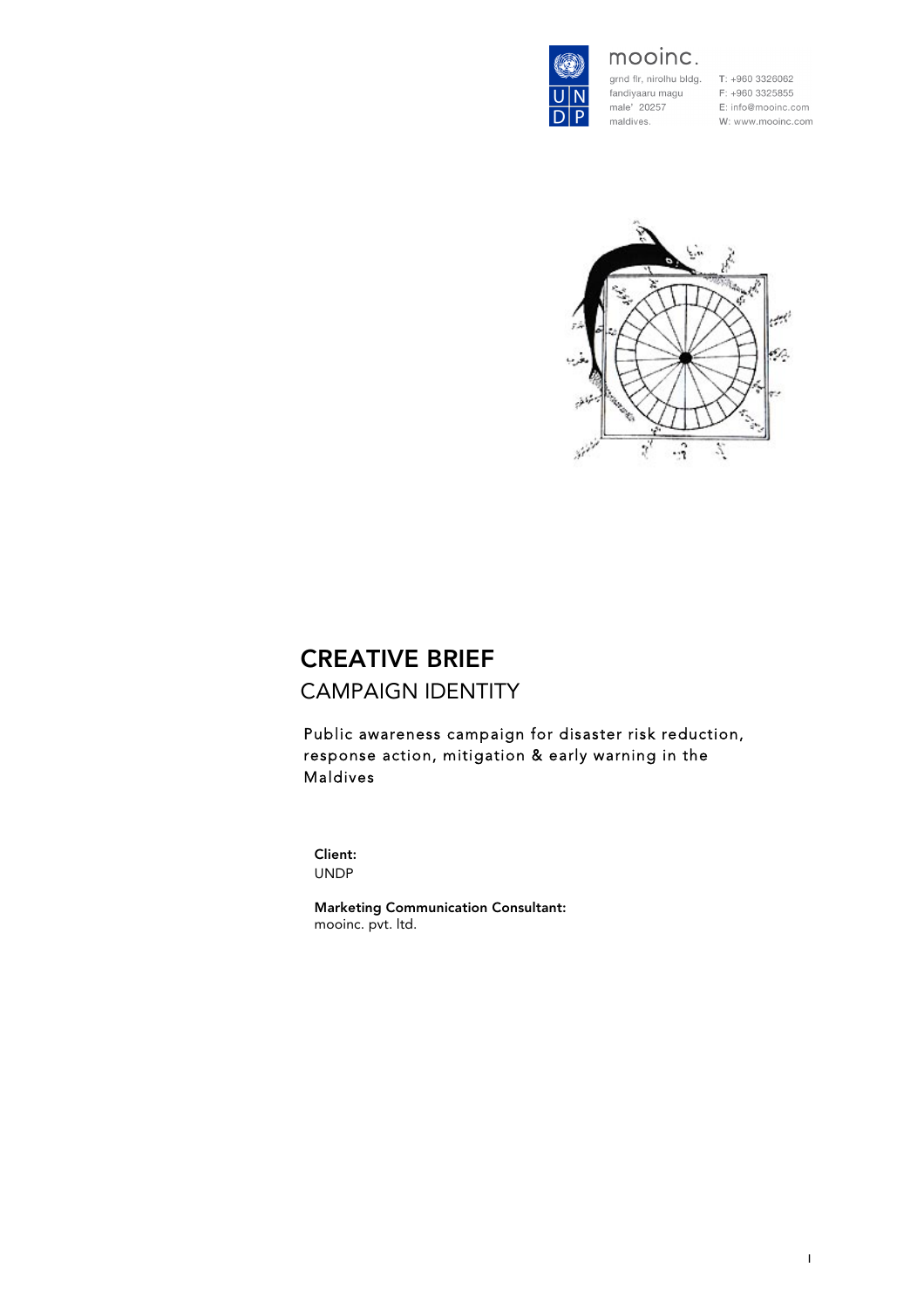

mooinc. grad fir, nirolhu bldg.<br>
fandiyaaru magu F: +960 3326062<br>
fandiyaaru magu F: +960 3325855<br>
male' 20257 E: info@mooinc.com<br>
maldives. W: www.mooinc.com

W: www.mooinc.com

# **CONTENT**

| <b>BACKGROUND</b>                                                                                        |    | 3 |  |
|----------------------------------------------------------------------------------------------------------|----|---|--|
| <b>1. COMMUNICATION OBJECTIVE</b>                                                                        | 4  |   |  |
| <b>1.1 COMMUNICATION CRITERIA FOR THE CAMPAIGN</b><br>1.1.2 PRIMARY CRITERIA<br>1.1.2 SECONDARY CRITERIA | 4  |   |  |
| 2. PROPOSITION                                                                                           | 5  |   |  |
| 2.1 STRATEGY FOR THE DEVELOPMENT OF PROPOSITION                                                          |    | 5 |  |
| <b>2.2 CAMPAIGN PROPOSITION</b>                                                                          | 6  |   |  |
| <b>2.3 PROPOSITION TAGLINE</b>                                                                           | 7  |   |  |
| 3. LOGO                                                                                                  | 8  |   |  |
| 3.1 STRATEGY FOR THE DEVELOPMENT OF LOGO                                                                 | 8  |   |  |
| 3.2 LOGO DEVELOPMENT                                                                                     | 8  |   |  |
| <b>3.3 CAMPAIGN LOGO</b>                                                                                 | 9  |   |  |
| 3.4 COMPREHENSION OF THE LOGO                                                                            | 9  |   |  |
| <b>3.5 EDUCATIONAL &amp; USABILITY ASPECTS OF THE LOGO</b>                                               | 10 |   |  |
| 3.6 REGIONAL APPLICABILITY OF THE LOGO                                                                   | 12 |   |  |
| 4. LOGO & PROPOSITION                                                                                    | 12 |   |  |
| 4.1 THE LOGO w PROPOSITION APPLICATION                                                                   | 13 |   |  |
| 4.1.1 LETTERHEADS                                                                                        | 13 |   |  |
| 4.1.2 T-SHIRT                                                                                            | 15 |   |  |
| 4.1.3 BANNERS                                                                                            | 16 |   |  |
| <b>5. SPECIFICATION &amp; GULDELINES</b>                                                                 | 17 |   |  |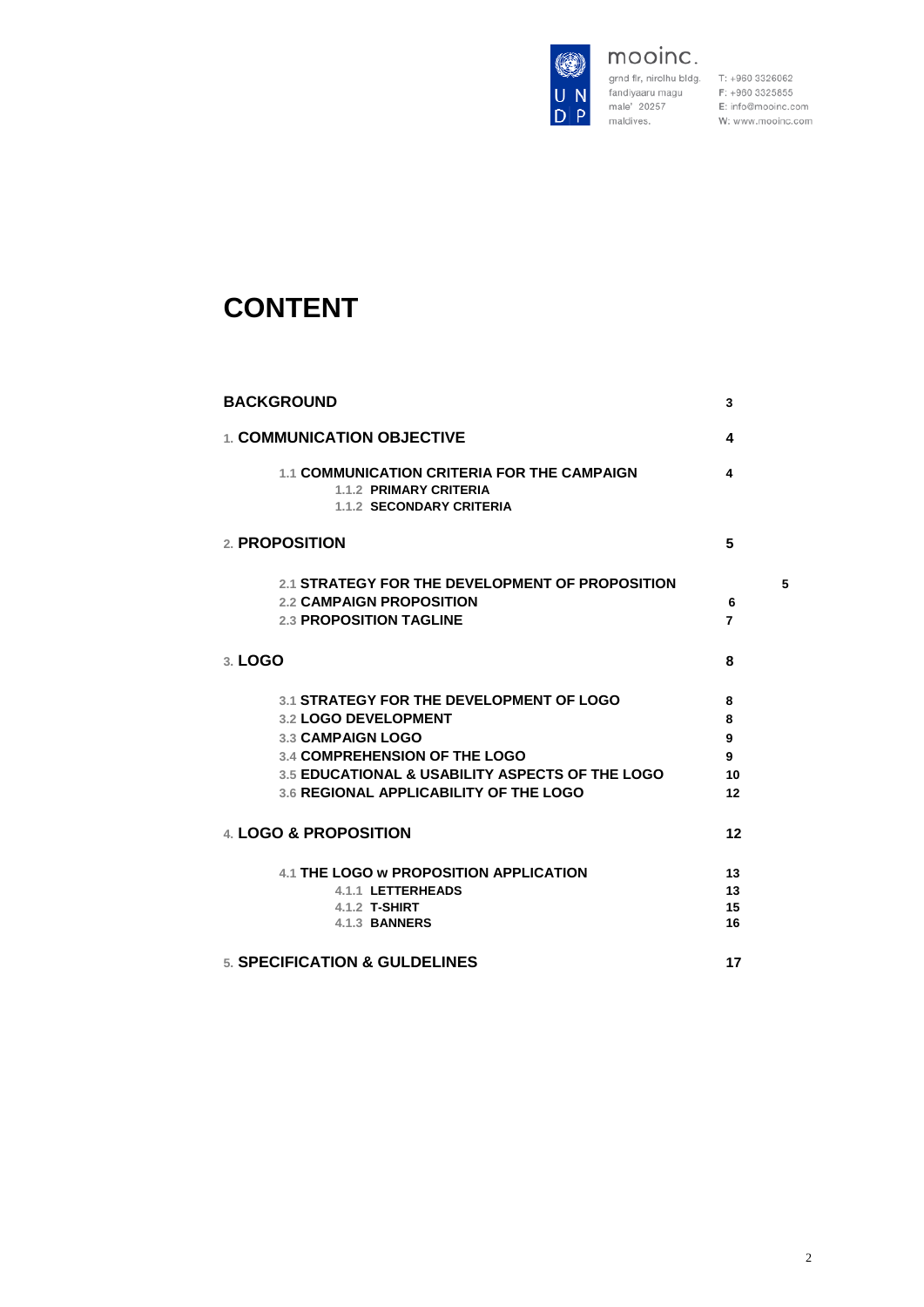

mooinc. grnd flr, nirolhu bldg. T: +960 3326062 fandiyaaru magu male' 20257 maldives.

F: +960 3325855 E: info@mooinc.com W: www.mooinc.com

*"On a rainy night, a little boy was crying. His mother kept him outside the house. After a while someone came to borrow the hunigendi, for scraping coconut, the mother without opening the door said, "It is standing next to the house wall, so take it. The person took the boy and walked him through the Mashigando. At times the boy was neck deep in water.... the song continues to tell of the places the child saw that night. At dawn the person, who is actually a "ferithaa", a non- human spirit, returned the child back to his home. The fereithaa asked for a gift in return , and the boy gave the fereithaa one of his eyes."* 

**The Huvadhoo atoll Athelveshi** 

As narrated by Dhon Aisaage Saudiyya & her husband Nooh

# **CAMPAIGN LOGO & PROPOSITION DESIGN**

This is document outlines the development of the campaign logo and proposition, for approval by the UNDP. It outlines briefly the development strategy utilized to design the proposition and logo, including the final logo and proposition.

## **BACKGROUND**

For centuries, Maldivians have co-existed in relative harmony with their natural environment, with the coral reefs and the surrounding oceans forming the lifeblood of the country. However, with the inevitable impact of globalization, tourism and the rapid pace of development, new socio-economic and cultural customs, alien and detached from the essential culture of the Maldives, have surfaced. Today, these unprecedented scales of urbanization have nurtured new lifestyles and novel modes of social organization, marked by a swift departure from sustainable forms of livelihoods. In some islands, such dynamic shifts have irrevocably set in place untenable and dangerous practices that threaten the very social fabric and hence survival of the islands.

The need to revitalize the beliefs of our ancestors and their harmonious way of life therefore has become an urgent and pressing concern. The necessity of this was no doubt seen on December 26, 2004, when the Maldives faced the first and worst disaster ever recorded in its national history. For a country that had never experienced devastation at such magnitude, the tsunami exposed the acute vulnerability of the Maldivian people to natural calamities, but also more importantly, exposed their lack of knowledge and the coping capacities available to respond in wake of such hazards and disasters.

Understanding that people must be given the skills to prepare and cope, it is also essential that they learn to avoid lifestyle and livelihood practices that increase their vulnerability to an impending disaster. Through a phenomenological enquiry, it is hoped that this campaign will unveil new insights into the risk perceived by Maldivians in general, and the actual risk felt, and in so doing, identify the knowledge gaps that exist with regard to disasters. Further, the campaign also strives to identify resources which are accessible and available to the people and in doing so, nurture locally embedded knowledge and capacities.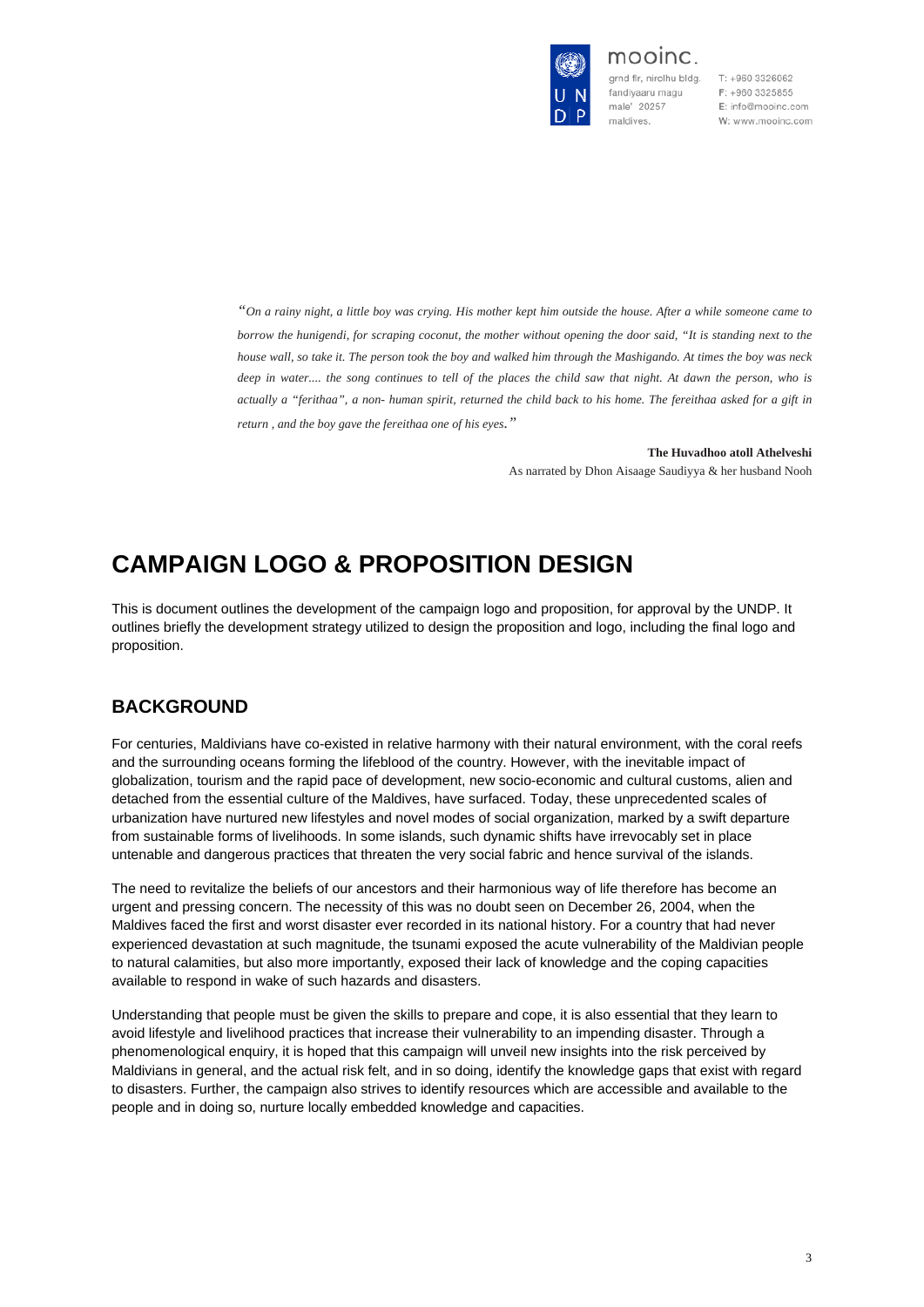

grnd flr, nirolhu bldg. T: +960 3326062 F: +960 3325855 E: info@mooinc.com W: www.mooinc.com

## **1. COMMUNICATION OBJECTIVE**

Objective of the communication campaign is to facilitate the population of Maldives to be more informed, knowledgeable and aware of the hazards they face and vulnerabilities that exists within their own community, to enable them to utilize resources which are accessible to them, to prepare, respond and recover from natural disasters, personally and as a community.

## **1.1 COMMUNICATION CRITERIA FOR THE CAMPAIGN**

A set of communication criteria were set based on, our research and overall communication objective. These criteria's are categorized as primary & secondary which are elaborated below:

## **1. 1.2 PRIMARY CRITERIAS**

The Primary Criteria's defines the aim of the communication campaign; hence all mediums developed for the campaign should encompass or work towards achieving these.

## **AWARENESS**

## **Create an interest about the immediate surrounding environment**

Enable the target publics to be informed and aware of the interrelationships that exist within the natural environment and their surroundings, to be able to orientate themselves within it, and understand the hazards they are exposed to and the vulnerabilities that exists.

## **BEHAVIOURAL**

## **Create a sense of responsibility for their environment**

Empower the target publics to be responsible for their own personal wellbeing as well as the community they reside within, so that they are less vulnerable to the hazards they are exposed to.

## **1. 1.3 SECONDARY CRITERIAS**

The Secondary Criteria's defines principle or conditions by which the all the communication mediums must be developed. All mediums should encompass part of, or preferably the whole of these criterions.

## **Educational**

Information presented within the medium should be designed in a manner that is comprehensible and educationally beneficial to the target public

## **Interactive & Collaborative**

The communication mediums should facilitate active participation by target publics to interact with each other, different groups within the community, as well as the medium itself.

## **Useful & Durability**

The communication medium should motivate the target publics to be highly involved, and allow what is communicated to have long term and continual benefit, educationally, physically or emotionally.

## **Personal & Regional**

What is communicated should be personally beneficial to the individual within the targeted groups, and it should have regionally specific relevance.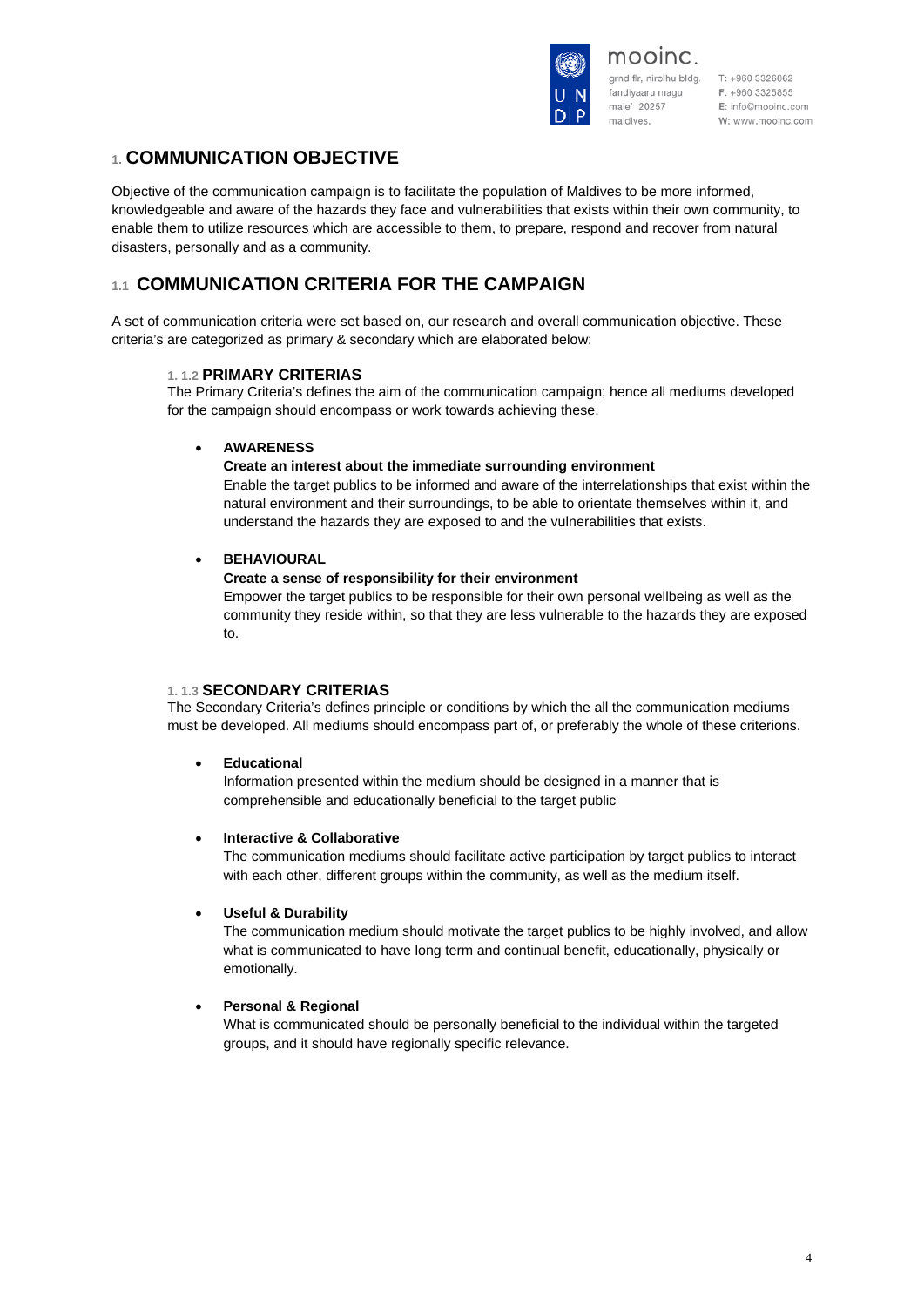

mooinc grnd flr, nirolhu bldg. T: +960 3326062 fandiyaaru magu male' 20257 maldives.

F: +960 3325855 E: info@mooinc.com W: www.mooinc.com

## 2. PROPOSITION OBJECTIVE

Campaign Proposition should communicate the overall value of the campaign in a simple statement, so that the target audience understands the purpose and intention of the campaign.

## **INTENTION**

The overarching intention of the campaign is to enable the general public to recognize the existing wealth of indigenous knowledge, & strengthen this knowledge with modern capabilities, so that they are able to identify and implement locally specific solution to disaster risk reduction.

## **2.1 STRATEGY FOR THE DEVELOPMENT OF PROPOSITION**

Bring together the old and the new so that it complement each other and has relevance now and enable freedom for future generation to create appropriate solutions in relation to sustaining their environment, and reducing the risk of dis sasters.

O LD Indigenous Knowledge

N EW Modern **Interpretation** +

F FUTURE **Campaign proposition** Freedom & ability to make historical knowledge relevant & useful personally

## SYMBOLIC STATEMENT

**Which signify indigenous knowledge related "risk reduction"** 



This is an indigenous proverb, "harubas", used by Maldivians to state, that you have to take precaution, and prepare for safety in daily activity. Literal meaning is "take precaution for the journey". This statement or proverb could be applied to any incident related to precaution and preparation. (See extract *1 below).* 

رەم، مەھ رودى. (ئۇمزى נסטו כבע מפטי ו כול ביתועי וסבום د بايدره كوروباياه دي.<br>سربر ۱۳۵۶ كوروبوتر مردود. APAR NEAR CAR LAGA LAST 20 20 وريد وويروكم المدار ورام المرام المرام والمرور المروا المعالم المنافي 2006 220 121 220 120 120 120 211 220 230 بيعده بادء بادء باردود ورودي كردر كريرى دود ودور يرسرى كالمركز وكالمر والمعتمد والمحافظ المتح المناس ويا للمركز والمالي أوعتم بإبلادي برقاق وفاتين التجرى 

Extract 1: taken from the book, "Harubahaai Muskulhibas" by Abdulla Solih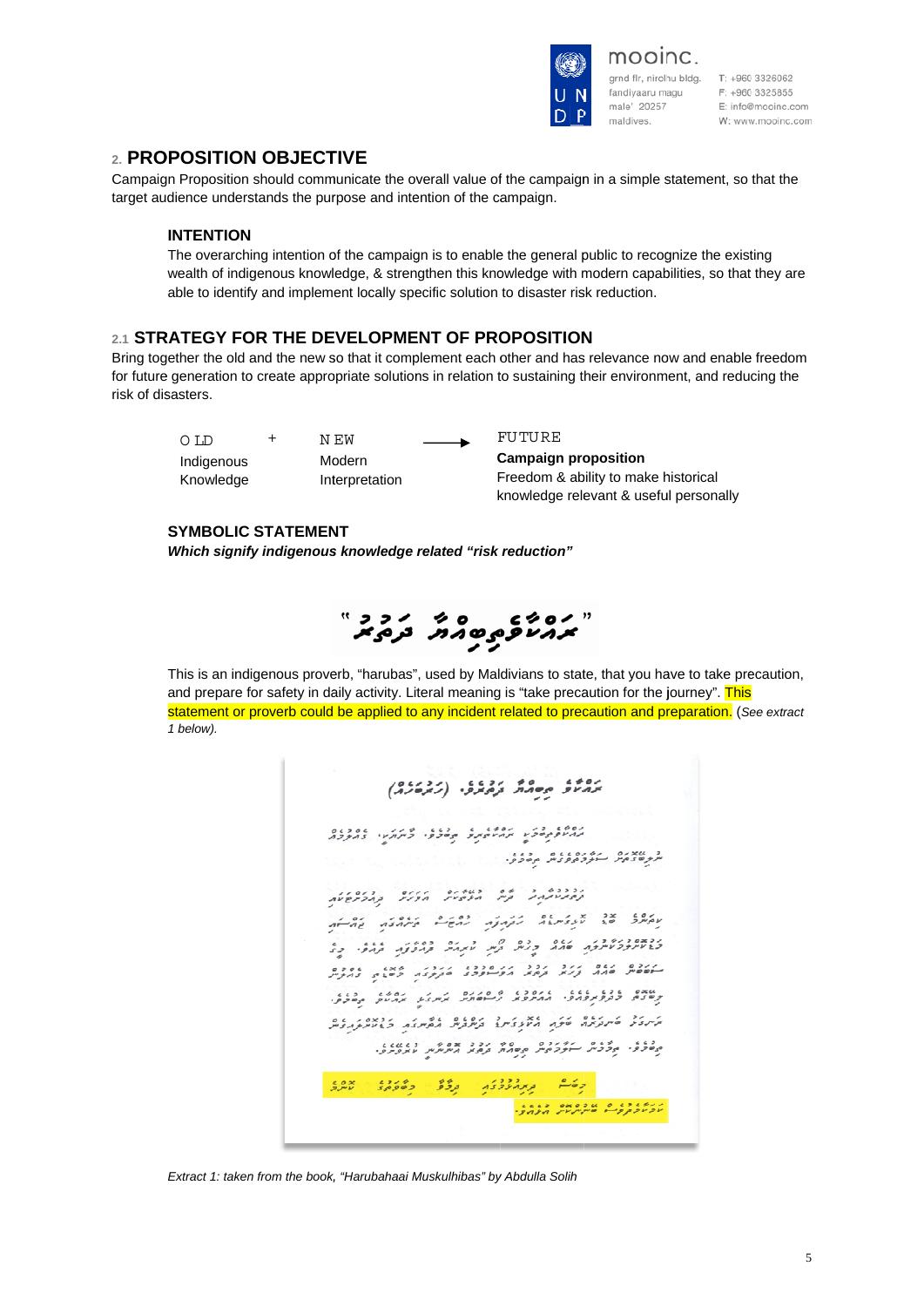

#### **MODERN INTERPRETATION**

*Creating relevance to the disaster awareness campaign and future use.* 



The statement above is a modern interpretation of the "indigenous proverb" or "harubas", making it relevant to the disaster awareness campaign. The latter part of the statement states the same phrase as before but changing the "dhathuru" phrase to "Maldives", i.e. Dhivehi raaje". The meaning of the statement hence is "if you take precaution and prepare, you will be able to sustain Maldives". i.e. "if prepared, Maldives"

What we are proposing is that we have the ability to take what is indigenous and interpret it to make it relevant to the present, hence creating the freedom, and empowering the public. In other words what is old doesn't have to stay in the past, it can be relevant and could be changed.

This statement itself thus signifies the whole "value of the campaign", which is to utilize what is locally available and indigenous to the region to survive and prepare for the future.

O LD Indigenous Knowledge +

N EW Modern Interpretation FUTURE **Campaign proposition**  Freedom & ability to make historical knowledge relevant & useful personally

" גם גם הב גבב<br>" **ג'ו**טפ<sub>ת ס</sub>ונות בנהיו

Indigenous Proverb

Open to modern interpretation

FUTURE

**Campaign proposition**  Freedom & ability to make historical knowledge relevant & useful personally

## **2.2 CAMPAIGN PROPOSITION**

The campaign slogan design has to take into consideration the design criteria (secondary criteria), hence it has to be educational, usable, flexible, i.e. regionally specific and personal, and interactive.

#### **MAIN PROPOSITION**



#### **SUB PROPOSITION**

The main proposition has to be used with a sub proposition which will continue the main proposition in relation to a particular region. This will give the logo the flexibility, versatility and regional specificity.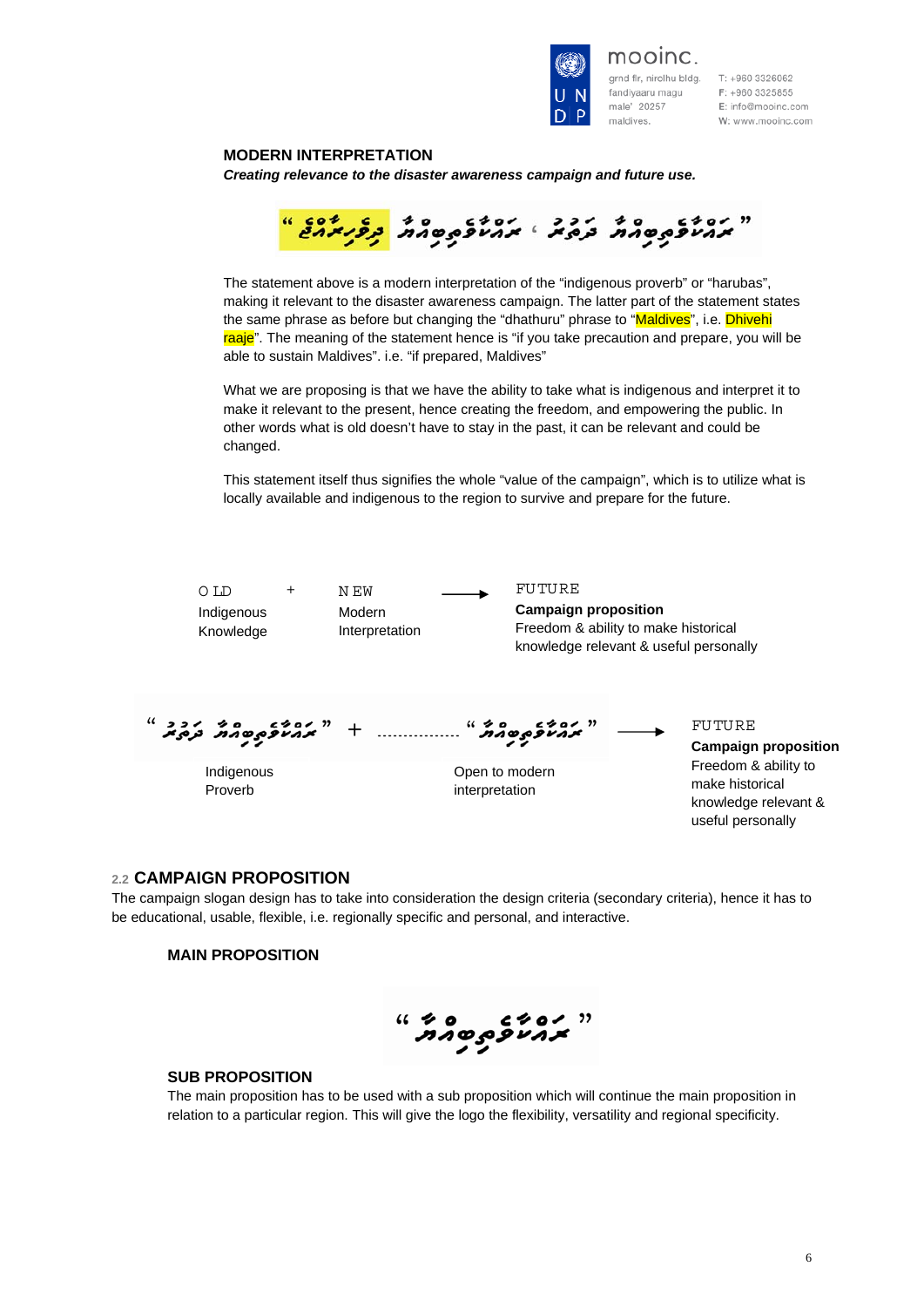

grnd flr, nirolhu bldg. T: +960 3326062<br>fandiyaaru magu F: +960 3325855

# E: info@mooinc.com W: www.mooinc.com

## **National level Proposition**

The proposition to be used for communication at a national level.



## **Regional & Island level Proposition**

The proposition to be used for communication at regional level



מסמים סמ"מים<br>*תהטפתסהה ב<del>ת</del>* 

*Eg. Male' specific proposition:*

## **Thematic level Proposition**

" מסמט פני" כפיסים.<br>"מגעפתפגמ" כ-מתצס<del>י</del>ל *Eg. Future*  " מסשט ספי" בנמחתית *Eg. Life* 

## **2.3 PROPOSITION TAGLINE**

The tagline will act as an explanation/ description of the proposition. It's a secondary phrase which highlights clearly the objective of the campaign, which is to make the public aware of the danger and hence enable them to be more prepared. This tag also allows for an English version of the proposition

ים שם פים הא" תפקידו בם<br>מהמפתים הא" תפקידו ב ، ، ، ر ، ، ، ، ، ، ،<br>تر*س ی*س | بر برنام<u>ی برو</u> *Dhivehi tag with proposition* ים שם פים הח" בקפק זהם.<br>זהה טפק סהח" בקפק זההם

aware  $|$  prepare

*English tag with proposition*

7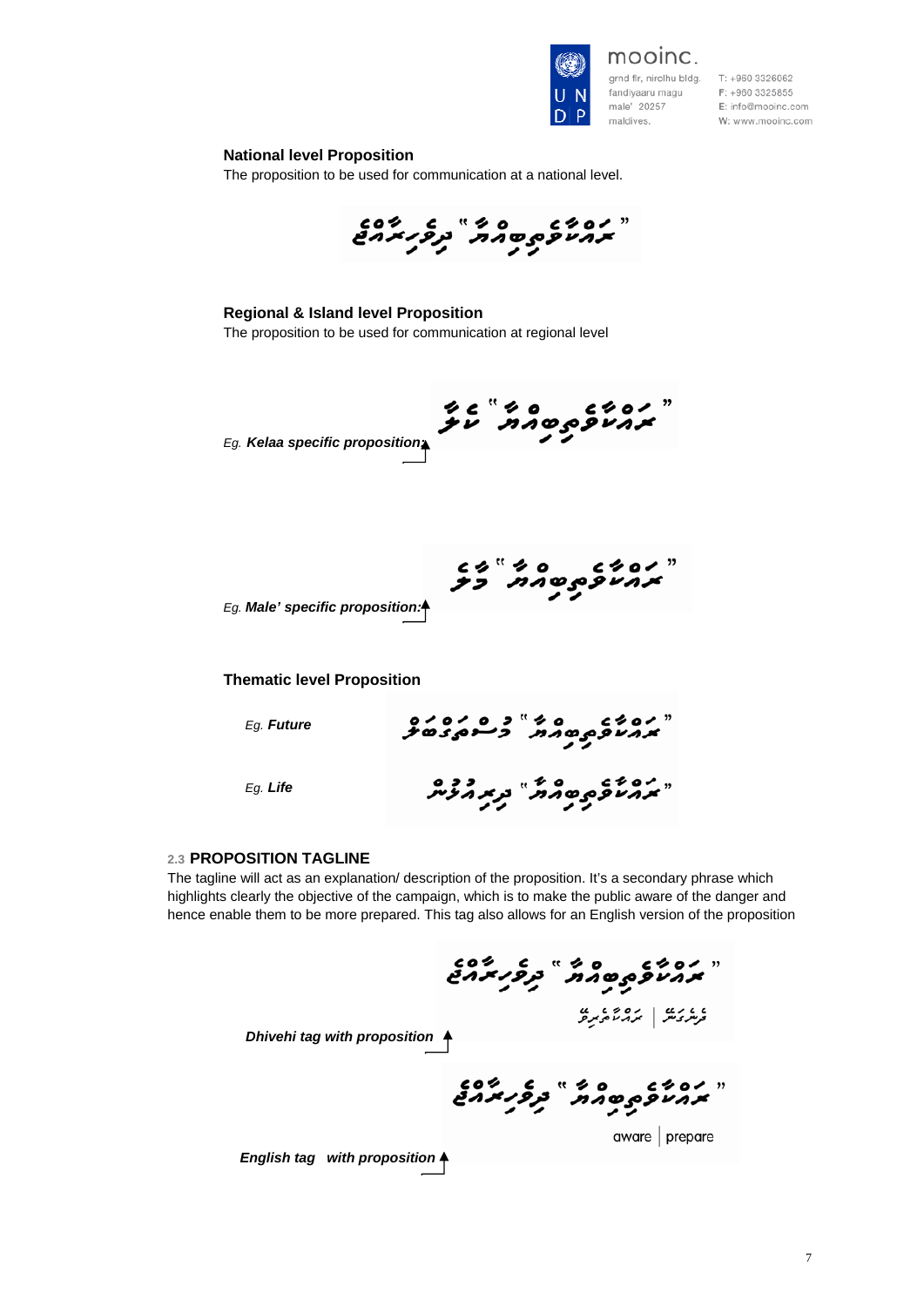

mooinc grnd fir, nirolhu bldg. fandiyaaru magu male' 20257 maldives.

T: +960 3326062 F: +960 3325855 E: info@mooinc.com W: www.mooinc.com

## **3. LOGO OBJECTIVE**

The objective for the logo development was that it has to visually represent the intention of the overall campaign, as well as be distinctive and identifiable as the campaign.

## **3.1 STRATEGY FOR THE DEVELOPMENT OF LOGO.**

The Strategy to develop the logo is to take what is distinctive about our natural environment and make it an identifiable visual symbol which represents the campaign.

## **DISTINCTIVE**

## **Relevance to the campaign**

The overall objective of the campaign is to enable the public to be aware of the environment they inhabit to enable them to recognize the hazards they are exposed to and the vulnerabilities that exist within that environment which makes it prone to, as well as, protected from disasters.

Hence the distinctiveness of our unique environment is what is relevant to the campaign. These include:

- The position of each inhabited island
- The size of each inhabited island.

## **IDENTIFIABLE**

#### **Recognized as the campaign**

The design criteria, or the secondary criteria outlined previously, defines how the communication campaign should be designed so that it is recognizable as the campaign. Hence these conditions will be used to develop an identifiable visual symbol which can then be recognizable visual representation of the campaign.

## **3.2 LOGO DEVELOPMENT**

The intention is to make what is distinctive about our natural environment, identifiable and recognizable representation in a visually symbolic form

## D ISTIN CTIVE

- Relevance to the campaign
	- *Represent the distinctiveness of our environment.*
	- o *Position of each island*
	- o *Size of each island*
	-

## + DEN TIFIABLE  $\longrightarrow$  LOGO

Recognizable as the campaign

- *Design Criteria:* 
	- o *Educational*
	- o *Collaborative*
	- o *Useful & durable*
	- o *Personal & Regional*

Symbolic Visual Representation of the Campaign

## **GENERATIVE LOGO**

The Logo was generated using the data we have accumulated from our secondary research regarding the physical landscape of the Maldives, which includes the Geo coordinate of each island, which gave the latitudinal and longitudinal coordinates of each island, hence the unique position of each island within the earth, as well as the size of each islands in hectares taken from 2006 Statistical report from Department of National Planning.

Using these figures, a visual representation of the specified data was created which enable us to acquire a uniquely distinctive symbol for the Campaign, which represented the Physicality of our landscape. The visual representation is similar to a barcode of the physical landscape of Maldives, which could be read and identifiably unique to the Maldives.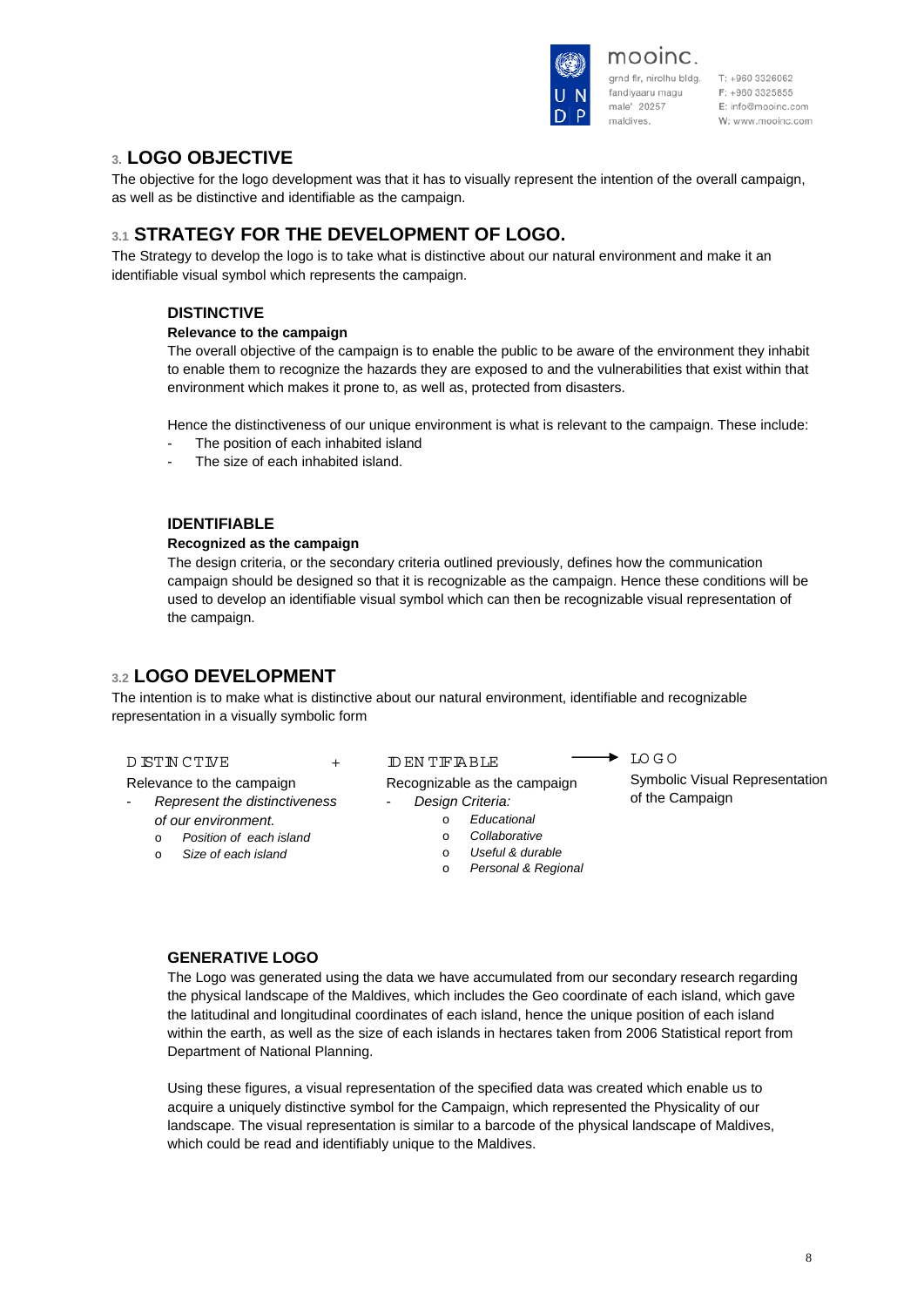

**3.3 CAMPAIGN LOGO**  *Visually distinctive symbol for the campaign* 

| - 111<br>.<br>ш<br>ш<br>ш<br>ш<br>.<br>.<br>. .<br>11 I II<br>ш<br>. .<br>┅<br>.<br><b>A 11 M</b><br>I<br>Ш |
|-------------------------------------------------------------------------------------------------------------|
| - 1<br>ш<br>ш<br>ш<br>ш<br>- 1<br>. .<br>- 11<br>▅                                                          |
| . .<br>.<br>п<br>$\overline{\phantom{0}}$<br>- 1<br>- 11<br>- - -                                           |

## **3.4 COMPREHENSION OF THE LOGO**



Each Block section/ or rows represent each of the 20 atolls in the Maldives, while each black block within the row section present an island as well the size. The white spaces between each individual island block represent the Latitudinal difference between each island and atoll.

This is hence a visual representation of the distinctive physical geography of Maldives, and therefore can be used as a means of identification for the campaign, as well as a tool to communicate, interact.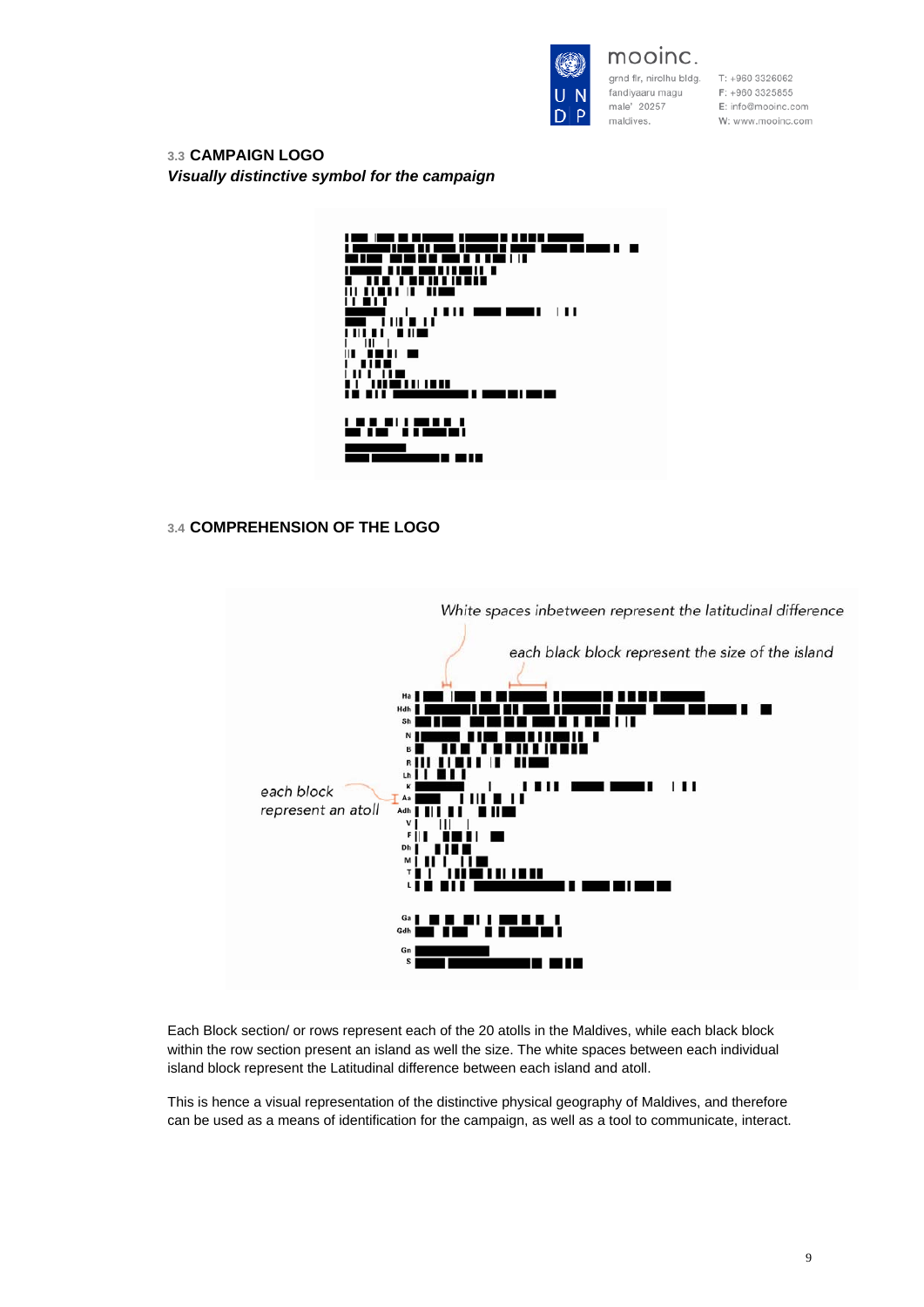

mooinc. grnd flr, nirolhu bldg. fandiyaaru magu male' 20257

T: +960 3326062 F: +960 3325855 E: info@mooinc.com W: www.mooinc.com

## **3.5 EDUCATIONAL & USABILITY ASPECTS OF THE LOGO**

The logo itself is educational and informative regarding the distinctiveness of Maldives geographical landscape, as well as enables the target audience to orientate themselves within the landscape more clearly, and in relation to each other and each island.

The logo can be used as tool to apply information related to each island to understand differences, and interrelationships that exists between each island, in regards to vulnerability and hazard exposure.



**STORM EXPOSURE LEVEL**



**PERCENTAGE of GREEN AREA**

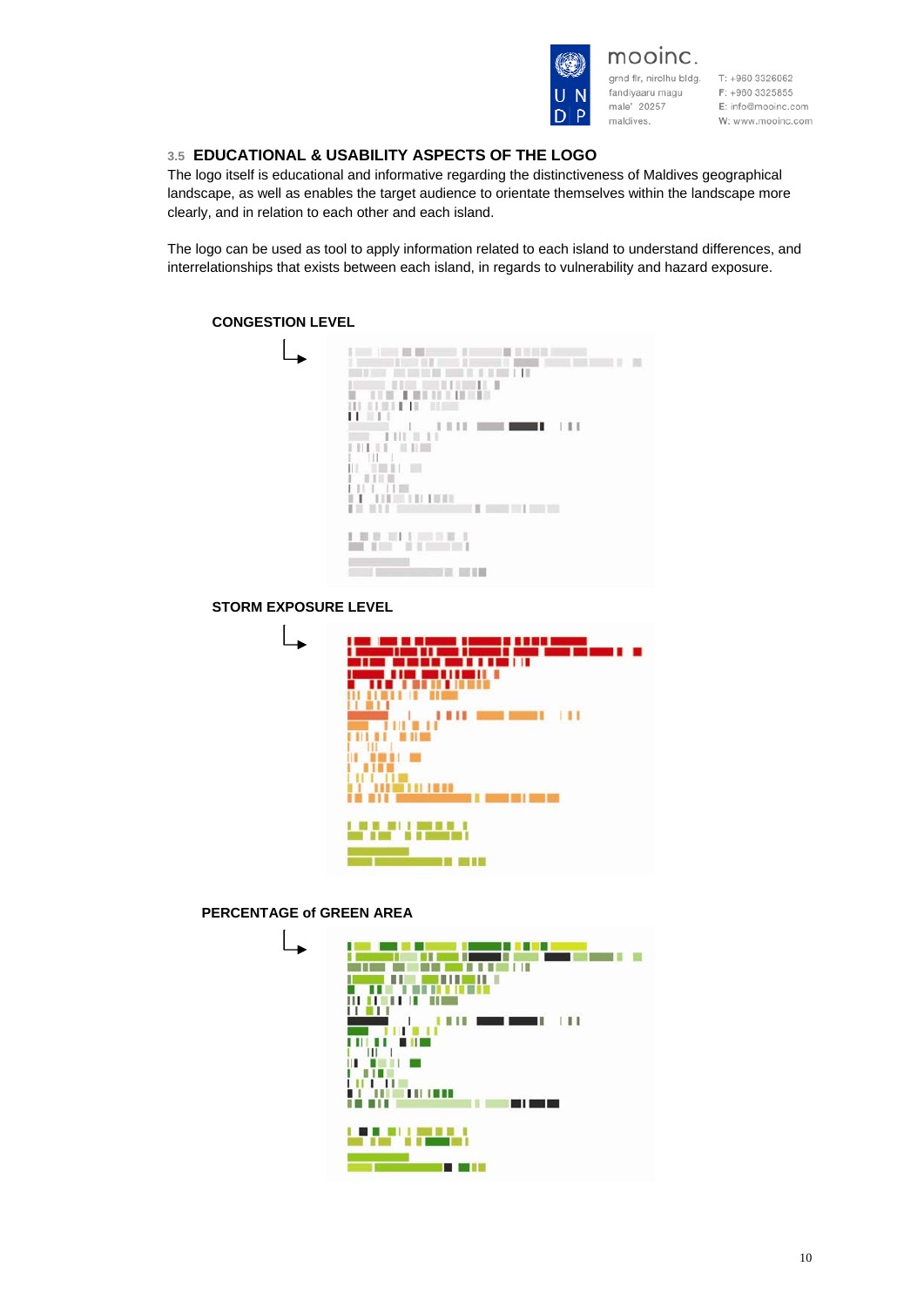

## **GRAPHICAL REPRESENTATION OF DATA 1**

Total population of each island within Laamu Atoll, represented as the height of each individual block, while still showing the size of the island & distance between.



## **GRAPHICAL REPRESENTATION OF DATA 2**

Total population with tsunami hazard exposure level of each island within Laamu Atoll, former represented as the height, while latter signified in color, of each individual block, while still showing the size of the island & distance between.

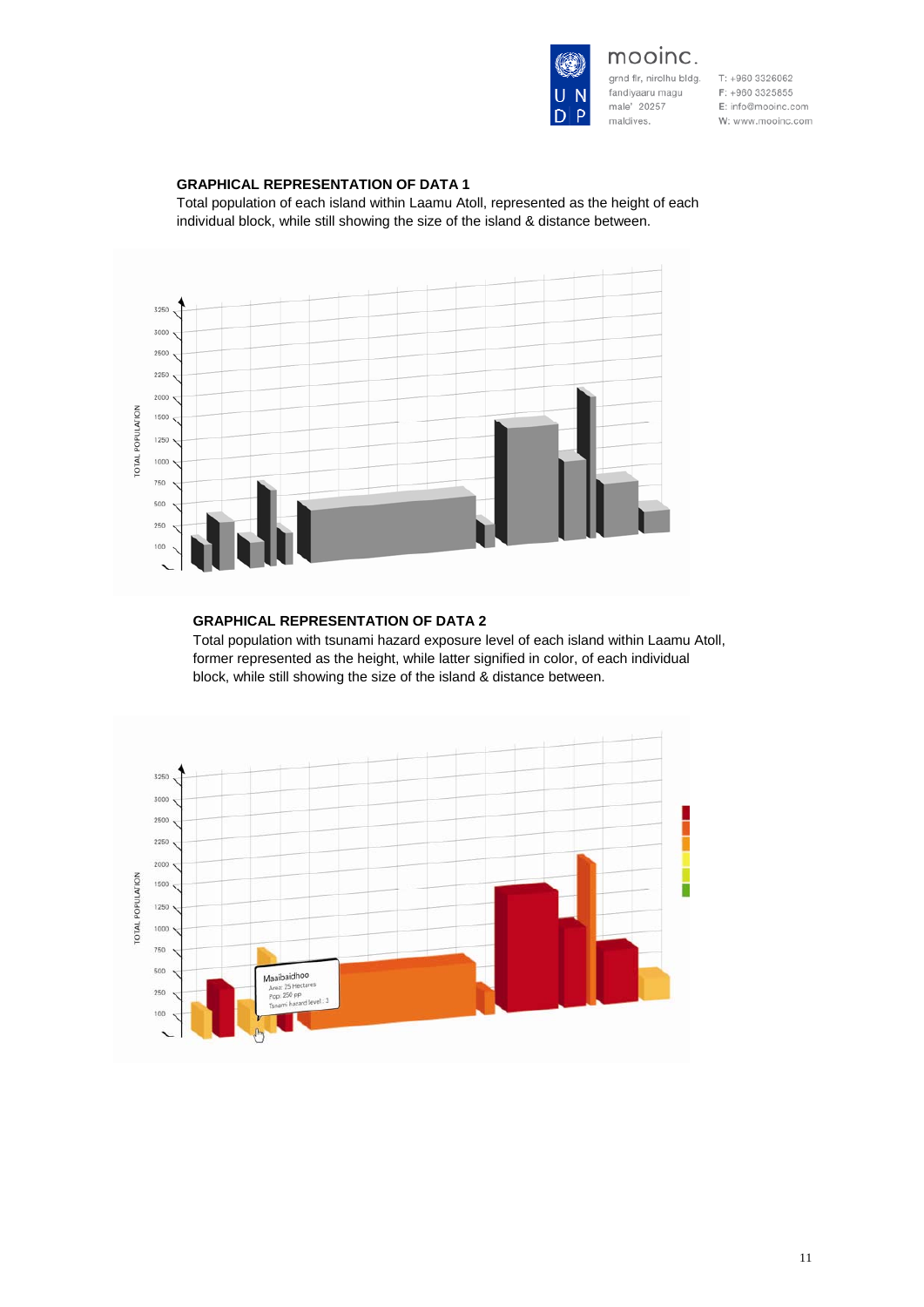

## **3.6 REGIONAL APPLICABILITY OF THE LOGO**

The logo is versatile and flexible to enable variation of the logo to be used regional wise, as well as island wise. This would be especially helpful to enable each region to have its own unique identifiable symbol, without losing consistency or identity of the overall national campaign. Also this will enable each island to be empowered within the campaign to initiate their own activities specific to that particular region.

**PROVINCE LEVEL LOGO** *(Upper Northern Province)*



**ISLAND LEVEL LOGO** *(E.g. Ha. Ihavandhoo)*



## **4. THE LOGO & PROPOSITION**

**NATIONAL LEVEL LOGO w PROPOSITION**

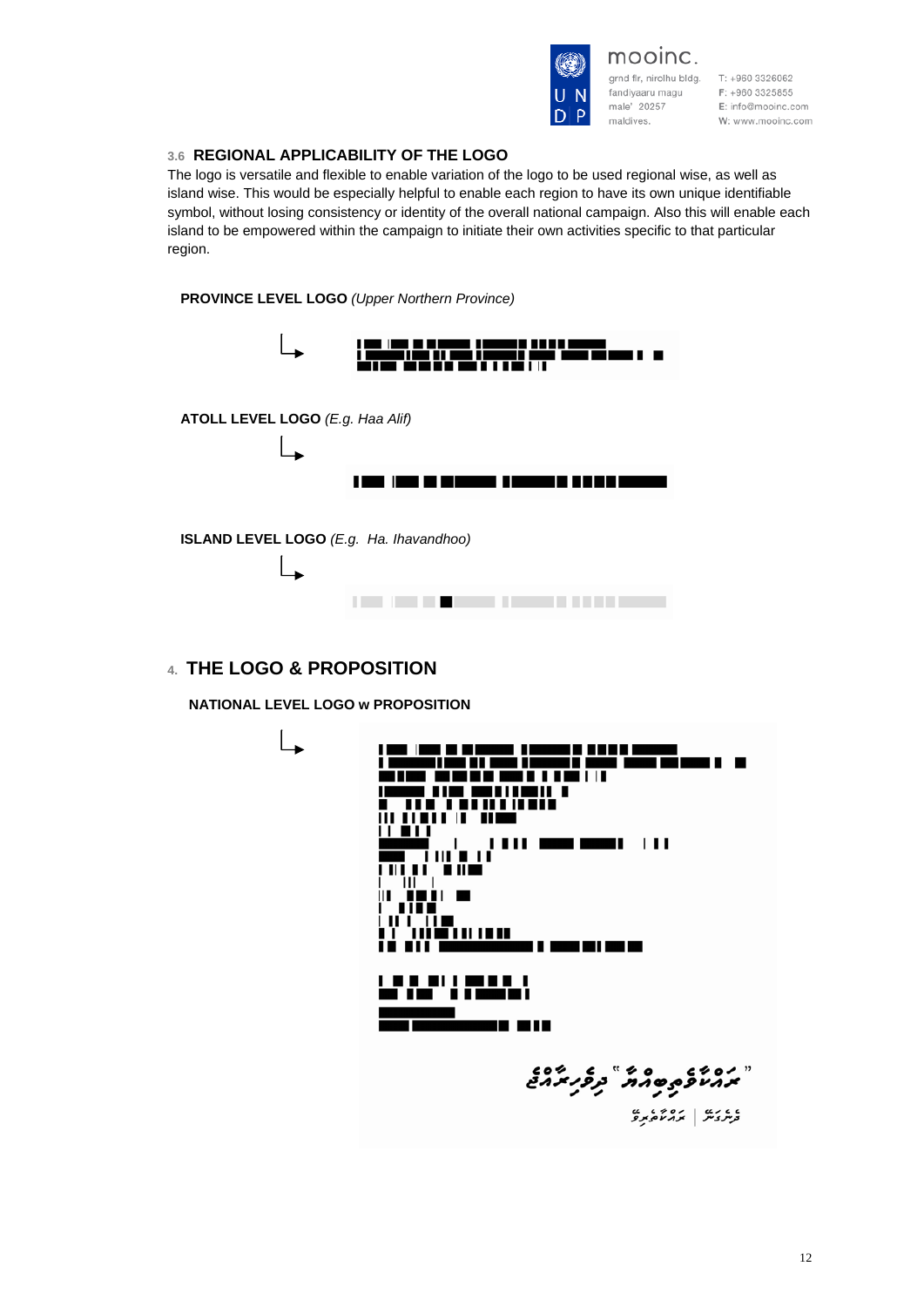

## **ATOLL LEVEL LOGO w PROPOSITION** *(e.g. Haa Alif)*



## **ATOLL LEVEL LOGO w PROPOSITION** *(e.g. Ha. Kelaa)*



## **4.1 THE LOGO w PROPOSITION APPLICATION**

## **4.1.1 LETTERHEADS**

Letterheads will be used on all formal communication in relation to the campaign. There will be a national level letterhead for national level communication; while there will be regionally specific ones for each region/ island for internal communication.

| NATIONAL LEVEL LETTERHEAD |                                                                                                                                                                                                               |  |
|---------------------------|---------------------------------------------------------------------------------------------------------------------------------------------------------------------------------------------------------------|--|
|                           | ----<br>----<br>,,,,,,,,,,,,,<br><del>.</del><br>.<br><u>a Ta</u> chartasanan<br>mm<br>mu m<br>L JIL L<br>in Ton o<br>ր համար<br>11 մահանական առաջար<br>د د <u>رو سن</u><br>.<br><u>La Pia (1944)</u><br>---- |  |
|                           | "הגלשפת סגת" תַפֿקידנגם                                                                                                                                                                                       |  |
|                           | زرد به دوم برو                                                                                                                                                                                                |  |
|                           | كرتر (960) 3320002 (960) ويتمسط (960) 3320002 (960) ميتنشر www.rakkaavethibiyya.mv                                                                                                                            |  |
|                           |                                                                                                                                                                                                               |  |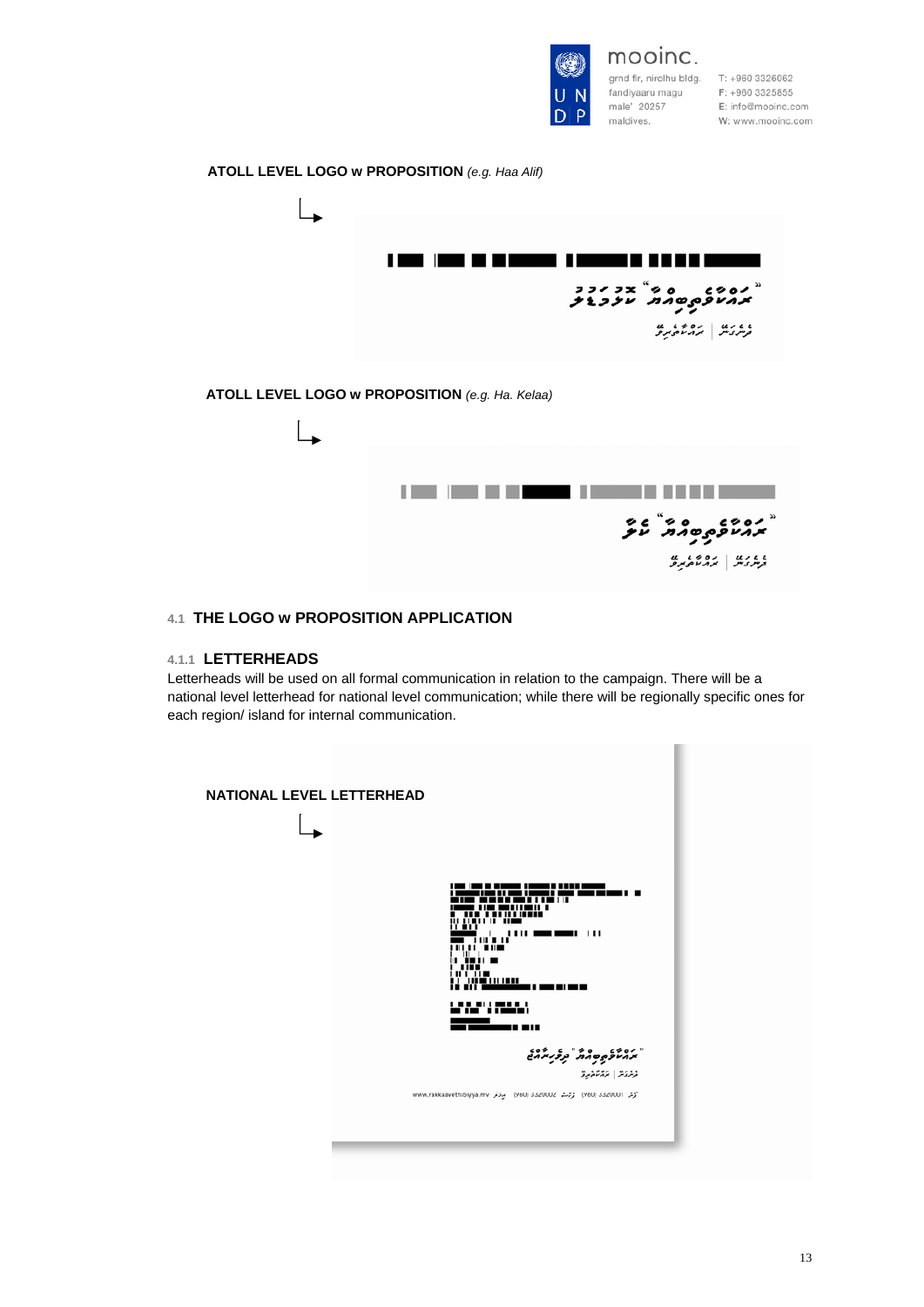

mooinc. fandiyaaru magu<br>fandiyaaru magu<br>male' 20257<br>maldives.

E: info@mooinc.com W: www.mooinc.com



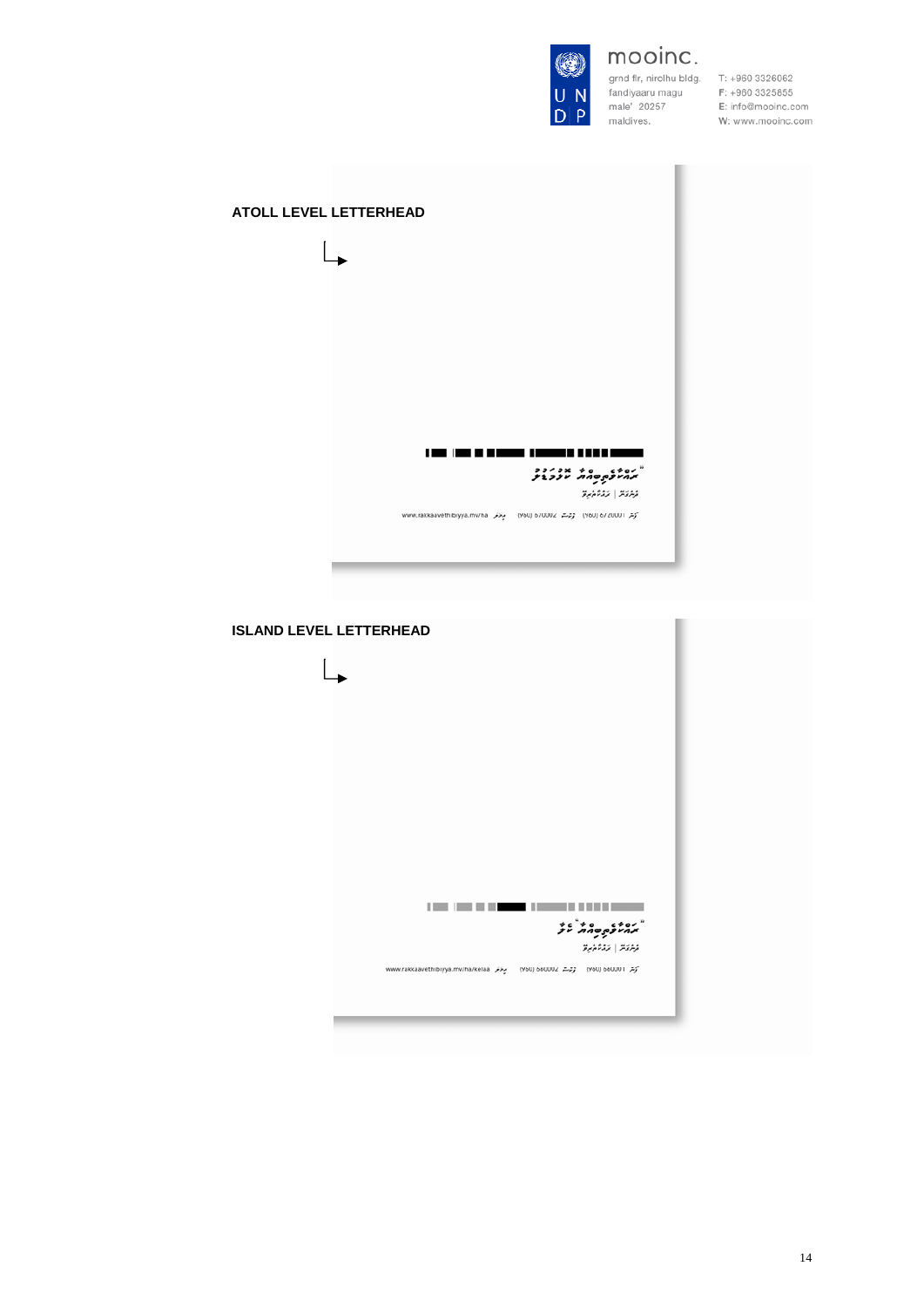

mooinc. grnd flr, nirolhu bldg. T: +960 3326062 -<br>fandiyaaru magu male' 20257 maldives.

F: +960 3325855 E: info@mooinc.com W: www.mooinc.com

## **4.1.2 T-SHIRTS**

T shirts are good mobile promotional mediums. They can be personalized and it's a chance to enable the target groups to personally engage with the campaign, and personalize and make it their own.

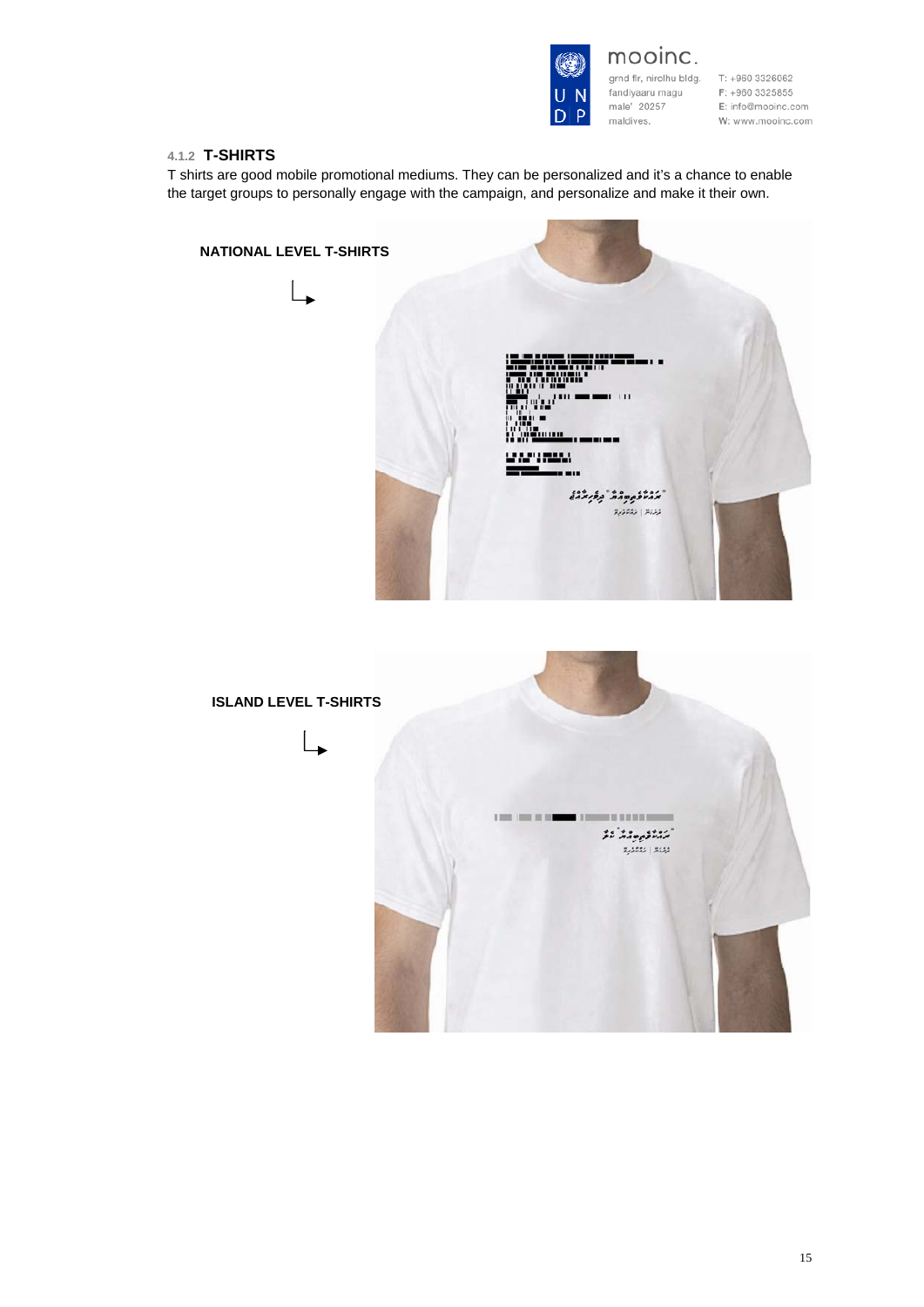

mooinc. grnd flr, nirolhu bldg. -<br>fandiyaaru magu male' 20257 maldives.

T: +960 3326062 F: +960 3325855 E: info@mooinc.com W: www.mooinc.com

**PERSONALISATION** 

 $\Box$ 



## **4.1.3 BANNERS**

Banner although very conventional, could be utilized as a low cost medium to promote the identity of the campaign, on a very mainstream level, without compromising the regional specificity of the identity. Banners could be put up on each island to create a sense of ownership and promote the versatility of the logo.



#### **BANNER IN S. FEYDHOO**